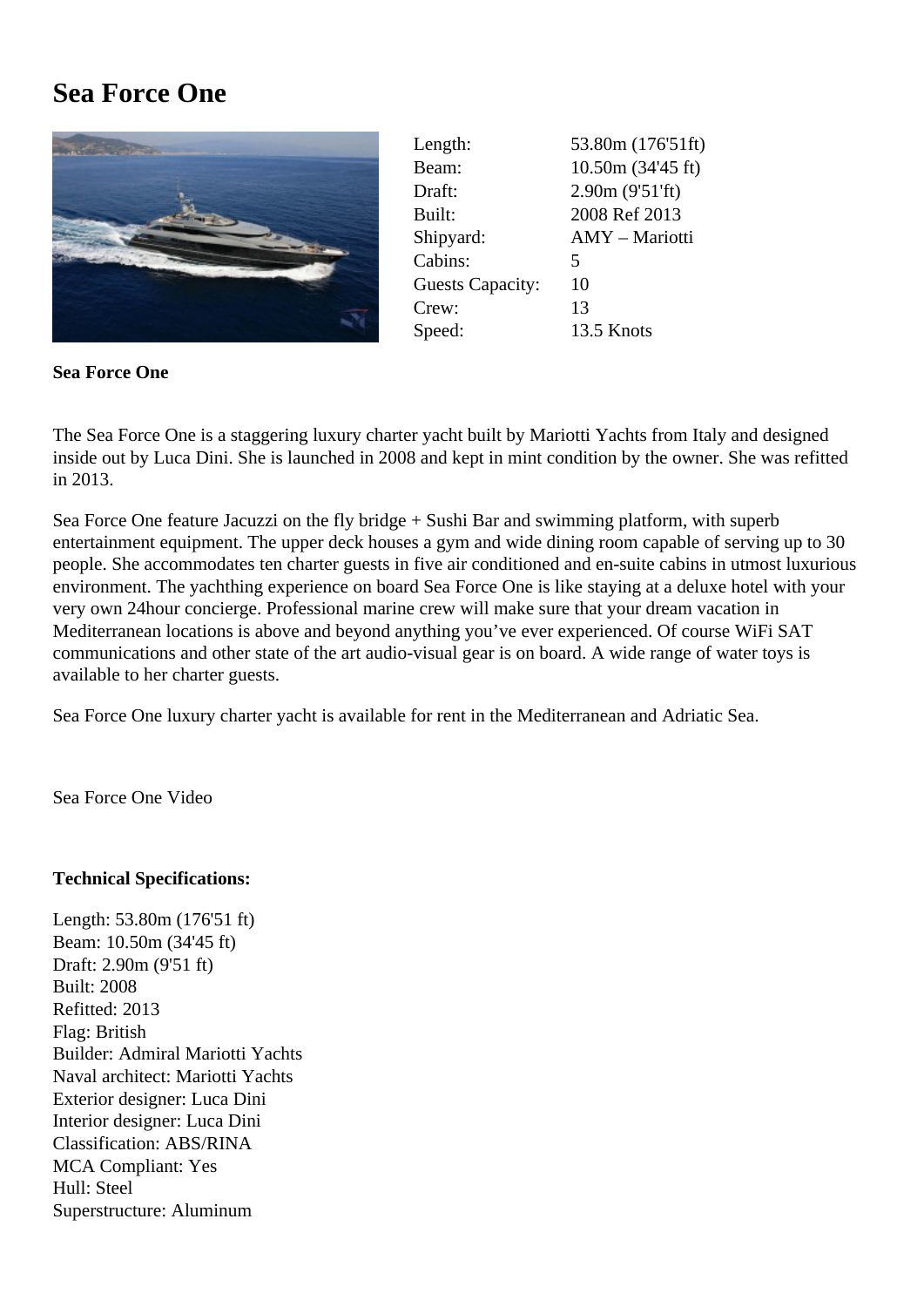GT: 942 T Engines: 2 x Caterpillar 3516B - Total Power: 4520 BHP Generators: 2 x Caterpillar 200 kW + 1 x Cat 80 kW Fuel consumption: 550 lt/hour Fuel Capacity: 150.000 Liters Water Capacity: 25.000 Liters + RO Water-makers Stabilizers: Zero speed Air Condition: Yes Bow-thruster: Yes Top speed: 17.8 Knots Cruising speed: 13.5 Knots Range: 5.000 Nautical Miles Cabins: 5 (5 x double - 2 Cabins Convertible to Twin) Guests: 10 Crew: 13 WiFi GYM Jacuzzi DJ console with Disco Bar Home Cinema iPod Docks

Tenders and Sea Toys:

1 x Pascoe Shuttle 6.20m with 265 BHP Engine 1 x Sea-Doo Speedster with 235 BHP hydrojet 1 x Sea-Doo Wave runner for 3 persons 1 x Jet ski stand up, Kawasaki 800 SX-R 1 x Stand up paddle board 2 x 1 person Sea kayak Fishing equipment Snorkeling equipment Water skis Water toys Fitness gear

Images